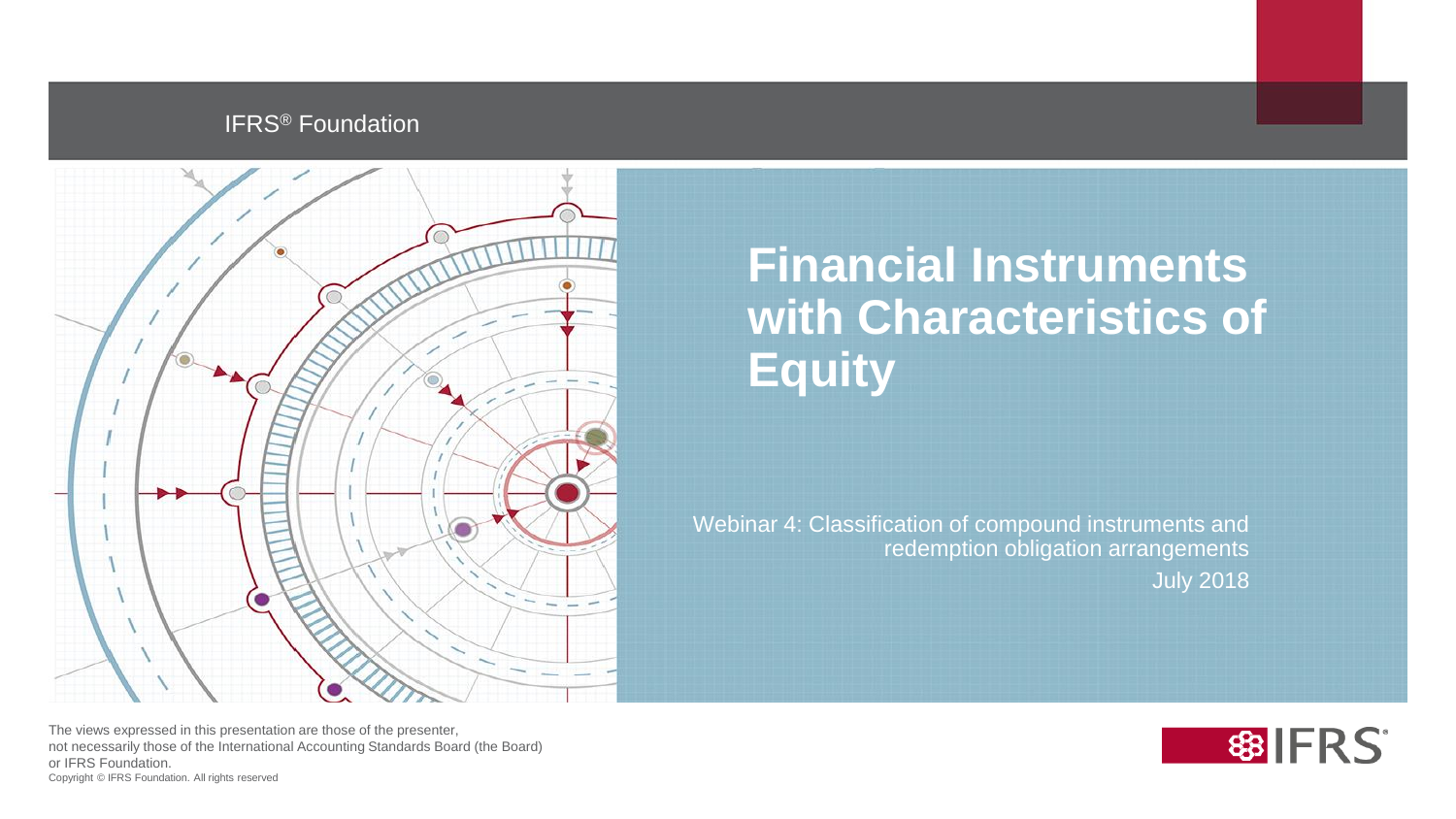- You can download the slides by clicking on the button below the slides window
- This webinar is a recording (it is not live), so we are unable to take any questions
- The views expressed are those of the presenters, not necessarily those of the International Accounting Standards Board (the Board) or IFRS Foundation

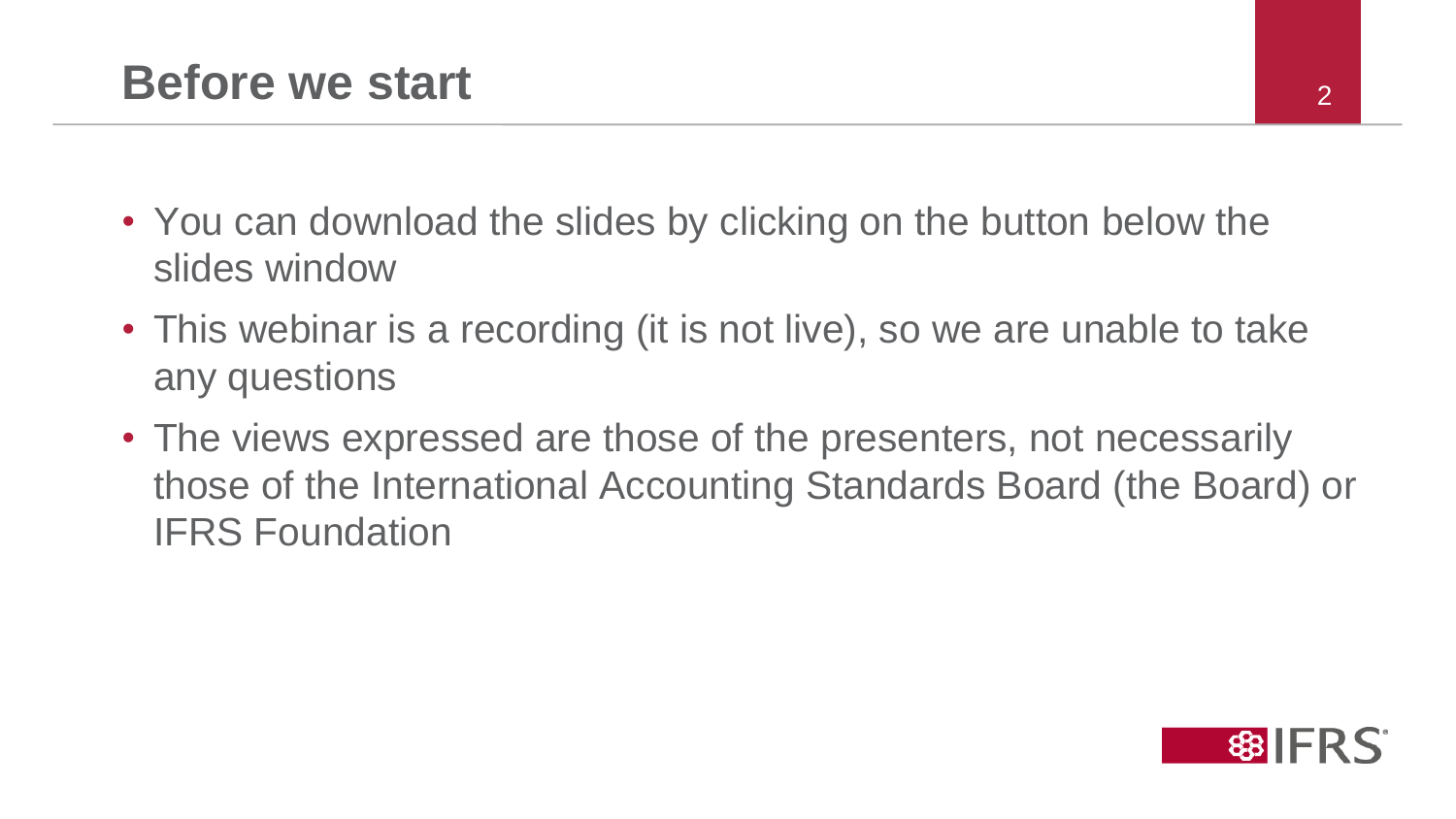## **Financial Instruments with Characteristics of Equity – Webinar Schedule** <sup>3</sup>

### Previous Webinars

Overview of the Discussion Paper

The Board's preferred approach and classification of non-derivative financial instruments

Classification of derivatives on own equity

## **This Webinar**

**Classification of compound instruments and redemption obligation arrangements**

## Future webinars

Presentation of equity instruments applying the Board's preferred approach

Presentation of financial liabilities applying the Board's preferred approach

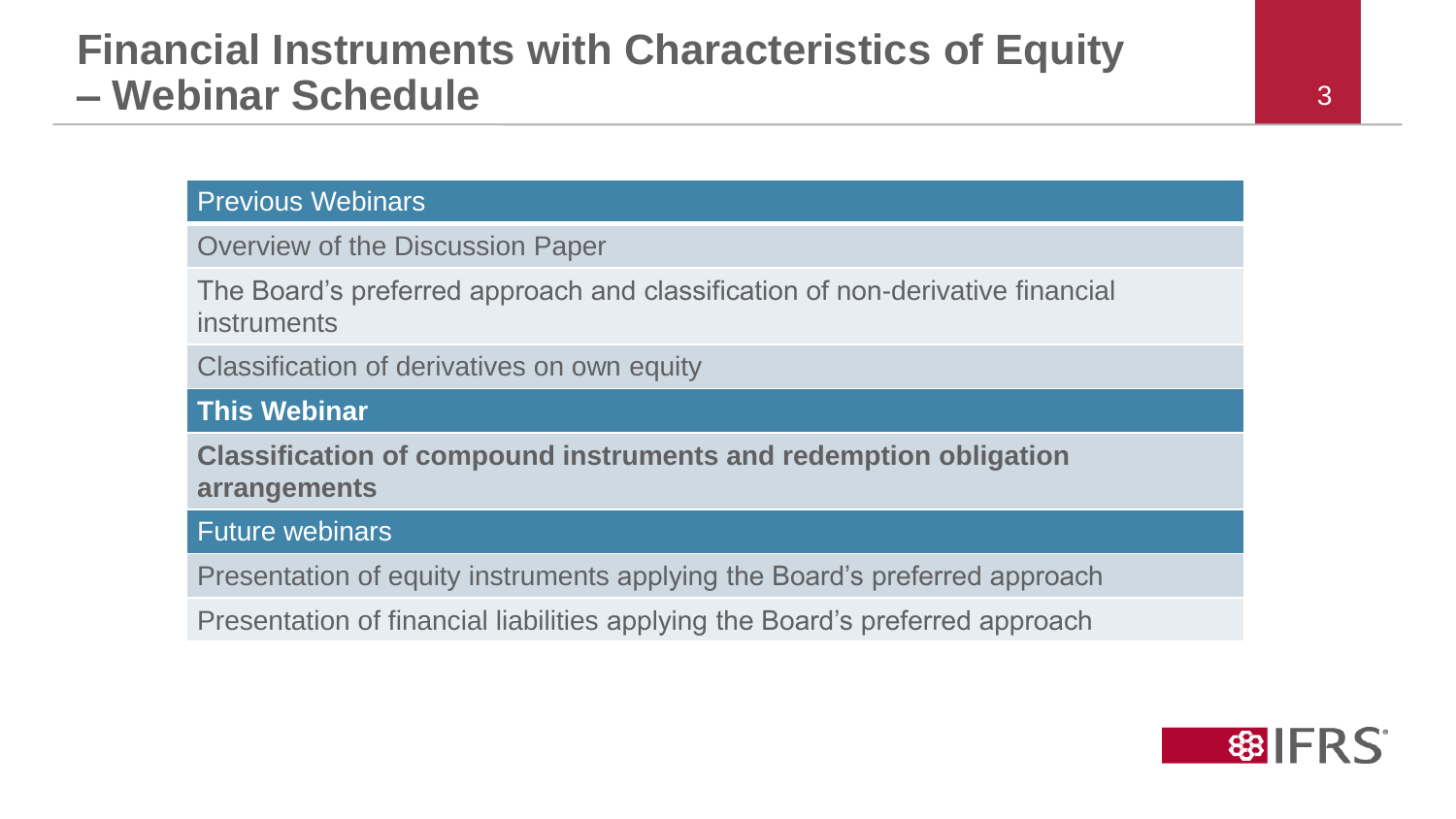# **Interaction between Section 4 and Section 5 of the Discussion Paper**

## Section 4 classification of derivatives on own equity

- All standalone derivatives on own equity
- All embedded derivatives on own equity that are separated
- **EXCEPT** those that may require extinguishment of own equity instruments

Section 5 compound instruments and redemption obligation arrangements

- All compound instruments
- All derivatives that may require extinguishment of own equity instruments

Once a non-derivative liability host is identified any resulting own equity derivatives are classified using Section 4 of the Discussion Paper.

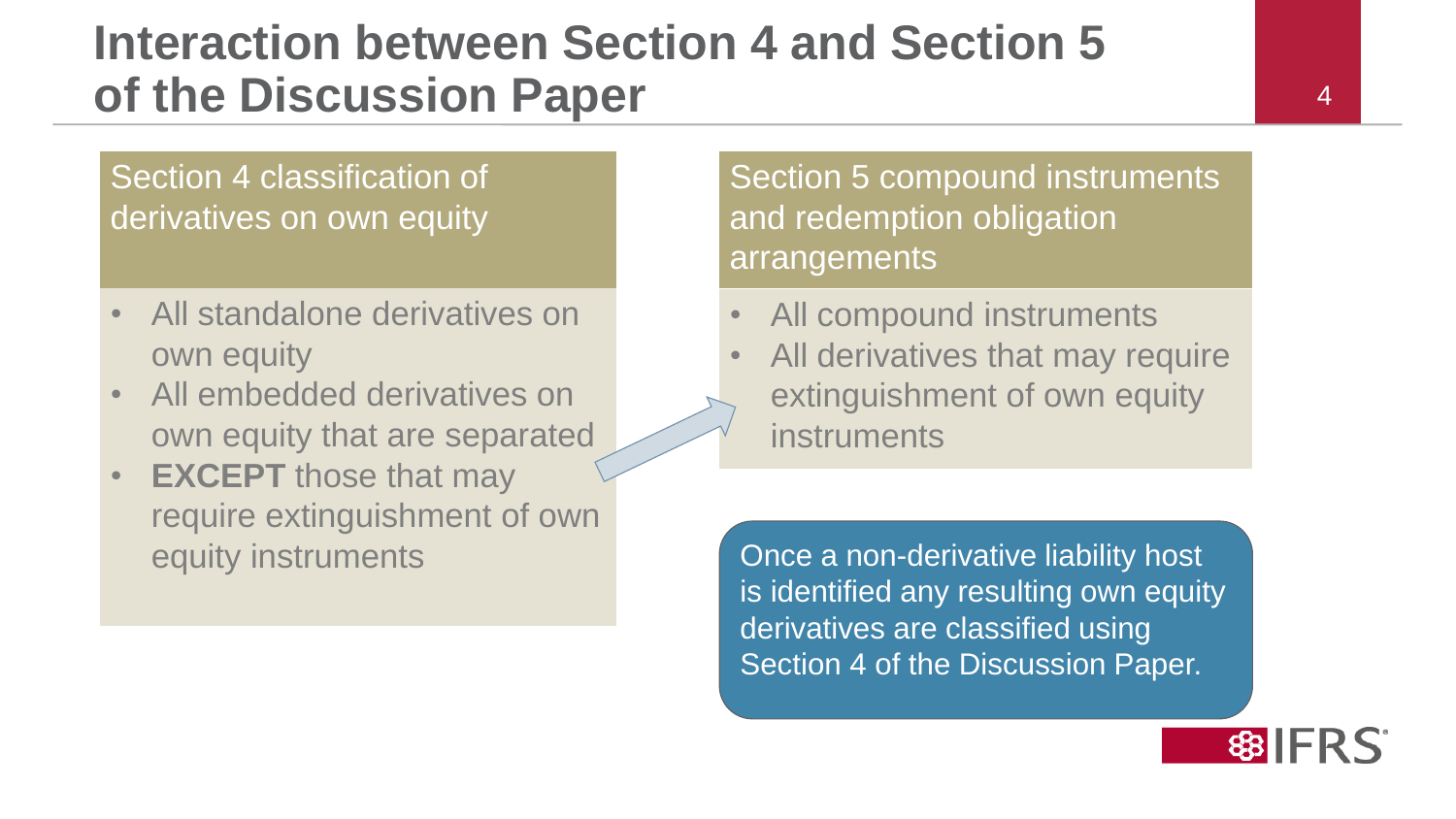# **Derivatives that may require extinguishment of own equity instruments**

• For example, consider a forward contract to purchase 100 own shares in one year's time for a payment of CU100.



- In effect, the derivative has changed the characteristics of the outstanding 100 shares to an unavoidable obligation to pay a fixed amount of cash.
- The obligation to pay CU100 has both the timing and amount features of a financial liability.

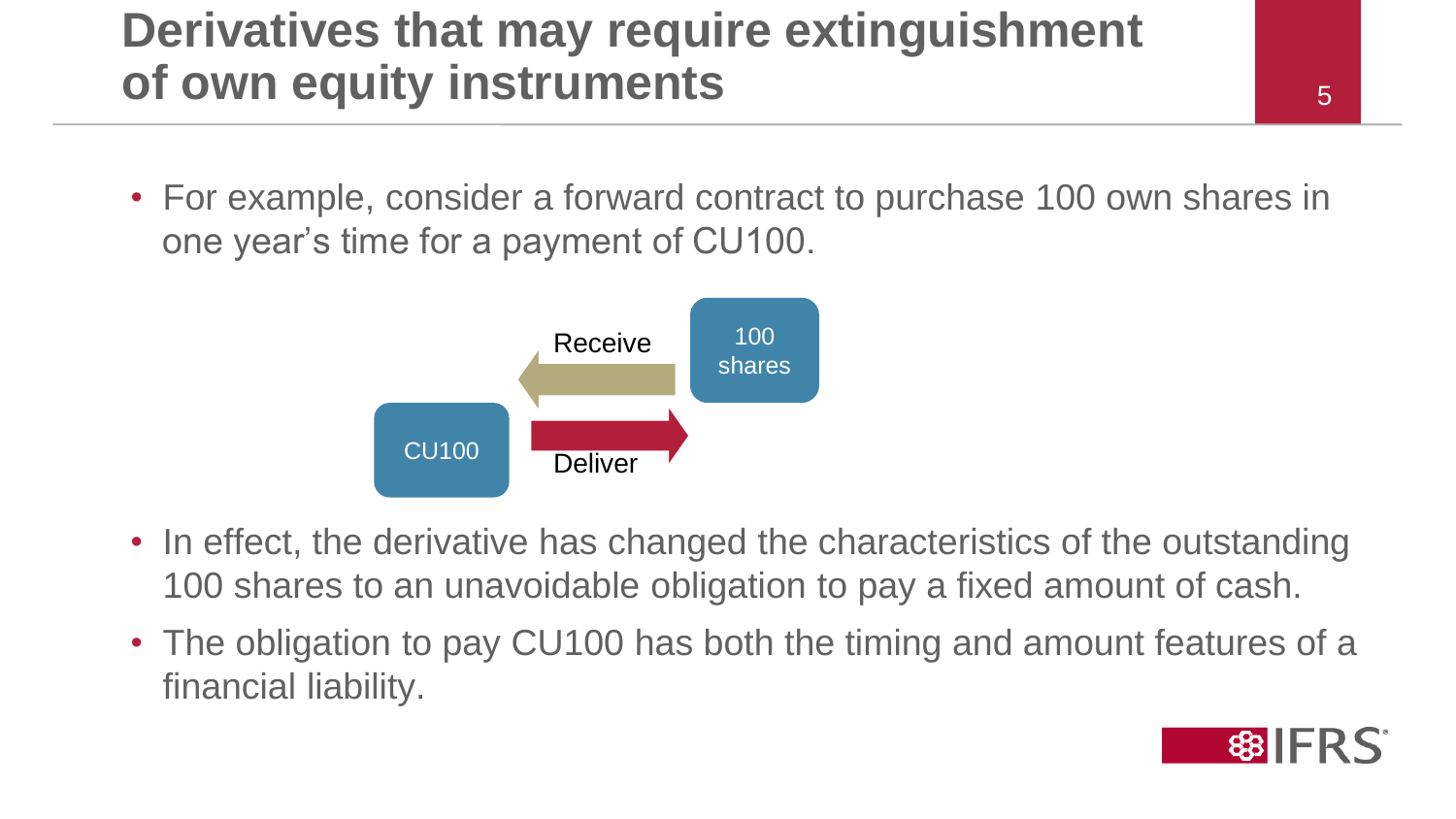# **Compound instruments and redemption obligation arrangements**



## **Compound instruments:**

contain both a liability and an equity component.

For example, a share conversion option that has the features of equity and is embedded in a bond.



## **Redemption obligation arrangements:**

derivatives that require extinguishment of own equity instruments considered in conjunction with the underlying equity instrument to be extinguished.

For example, a written put option on own shares.

Ultimate outcome is either own shares outstanding or payment of cash – **and the entity cannot control the outcome**

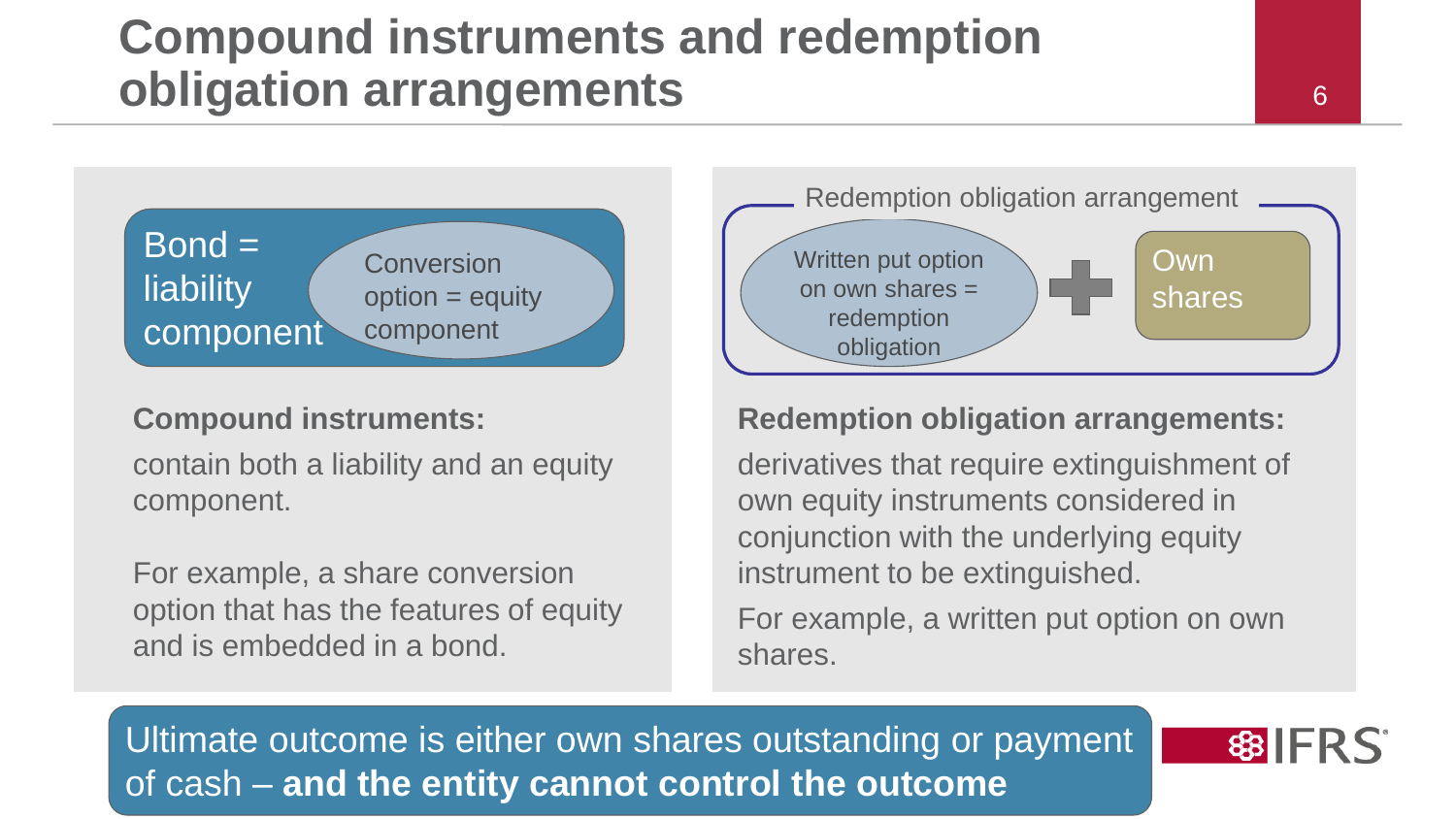# **Convertible bonds and written put options**





The entity would

derecognise 100

entity recognise a

financial liability.

shares as the

need to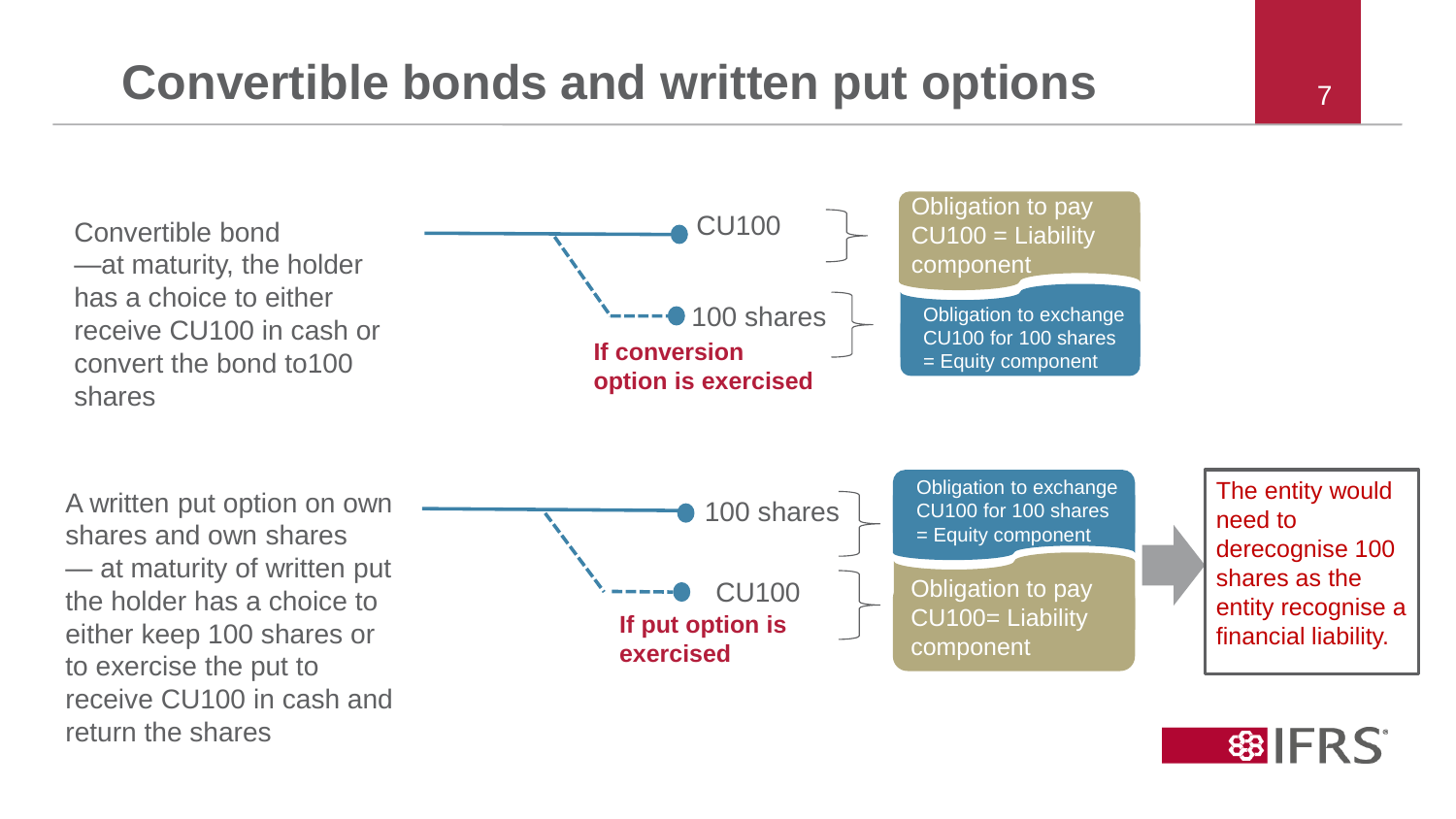## **Foreign currency convertible bonds and written put options with foreign currency strike price**



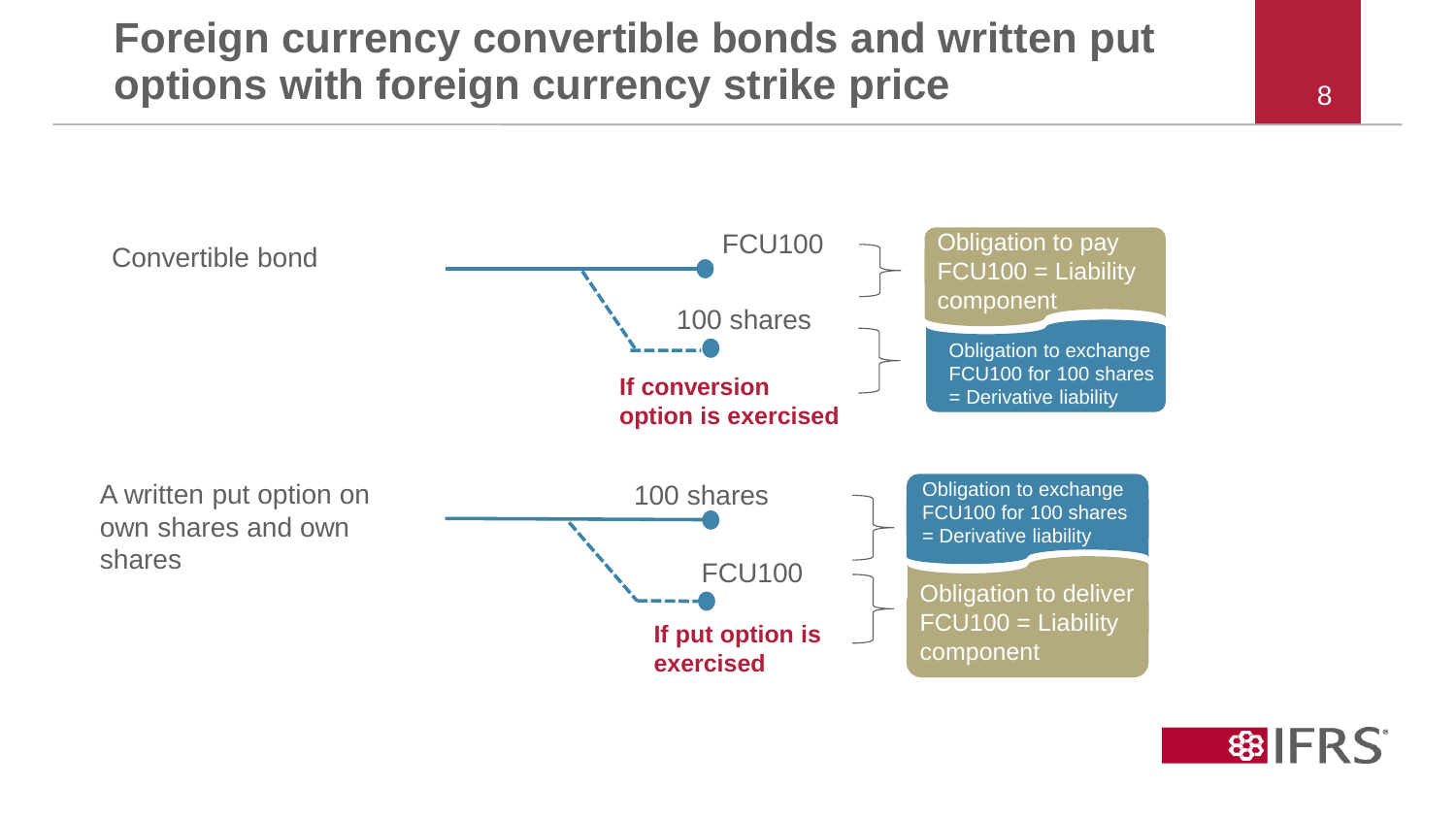How to reclassify equity for NCI put: derecognise non-controlling interest, or recognise contraequity account?

How to account for subsequent changes in fair value puts?

## Questions applying IAS 32 The Board's preferred approach

Why gross up?<br>
Notifiably gross up? obligations regardless of structure

#### For NCI puts, this means:

- Recognise a liability for the present value of the redemption amount
- **Derecognise underlying NCI shares**
- Classify remaining rights and obligations using derivative principle

Liability is subject to remeasurement per IFRS 9 (including effect of strike price at fair value) Separate presentation of income and expense, if strike price = fair value of own shares

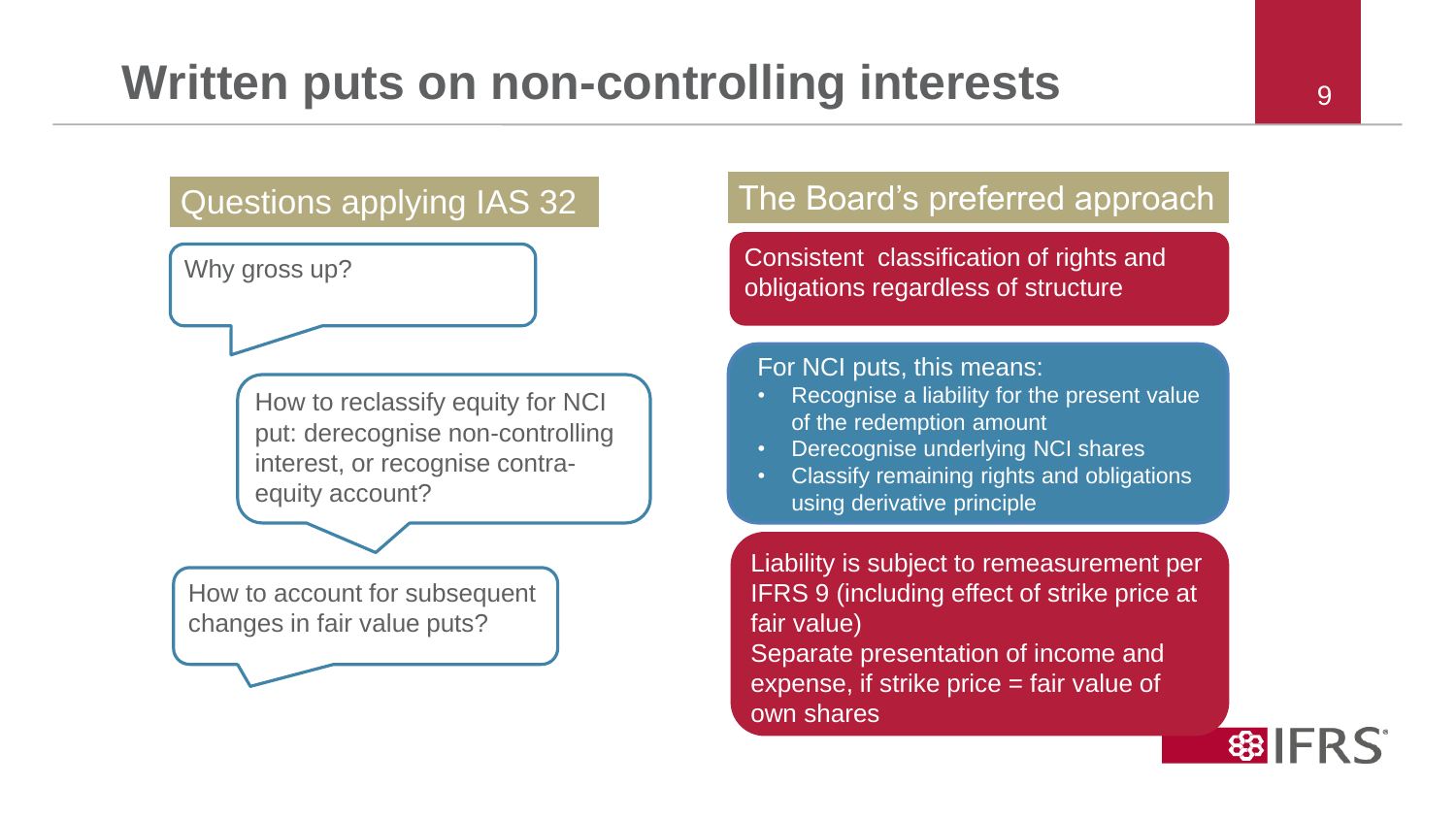# **What about contingent convertible bonds?** 10



- The potential settlement outcomes are the same as a convertible bond or a written put on own shares (ie either deliver a fixed number of shares or a fixed amount of cash).
- Classification would be consistent for all financial instruments with the same rights and obligations in which the entity (the issuer) does not control the settlement outcome. For example, a contingency based on the level of (regulatory) capital is considered to be outside the entity's control.
- Consistent classification of equity component with standalone options to issue equity.
- Like IAS 32, classification considers contractual terms of financial instruments, eg laws and regulations are not considered to be part of the contract.

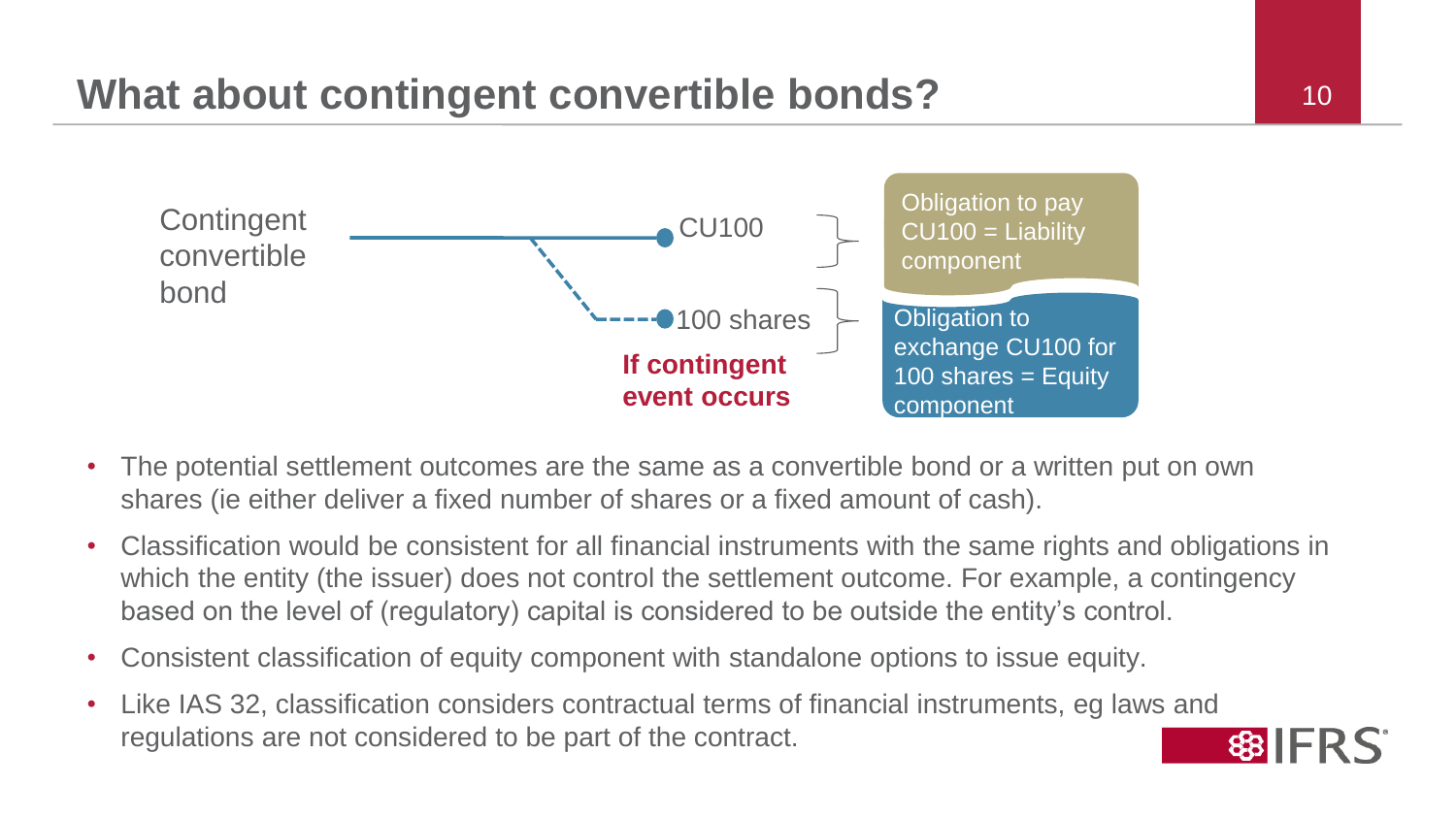## **What if** *the entity* **has a right to choose the settlement outcome?** 11



- The reverse convertible bond does not contain a financial liability component, *unless* the bond establishes an obligation that has the feature(s) of a financial liability indirectly (see Section 8 of the DP).
- Applying the Board's preferred approach, the entity would classify the bond as an equity instrument in its entirety.
- The Board considered but did not reach a preliminary view, about whether and if so, how the information about the entity's right to choose to deliver cash should be provided in the financial statements.

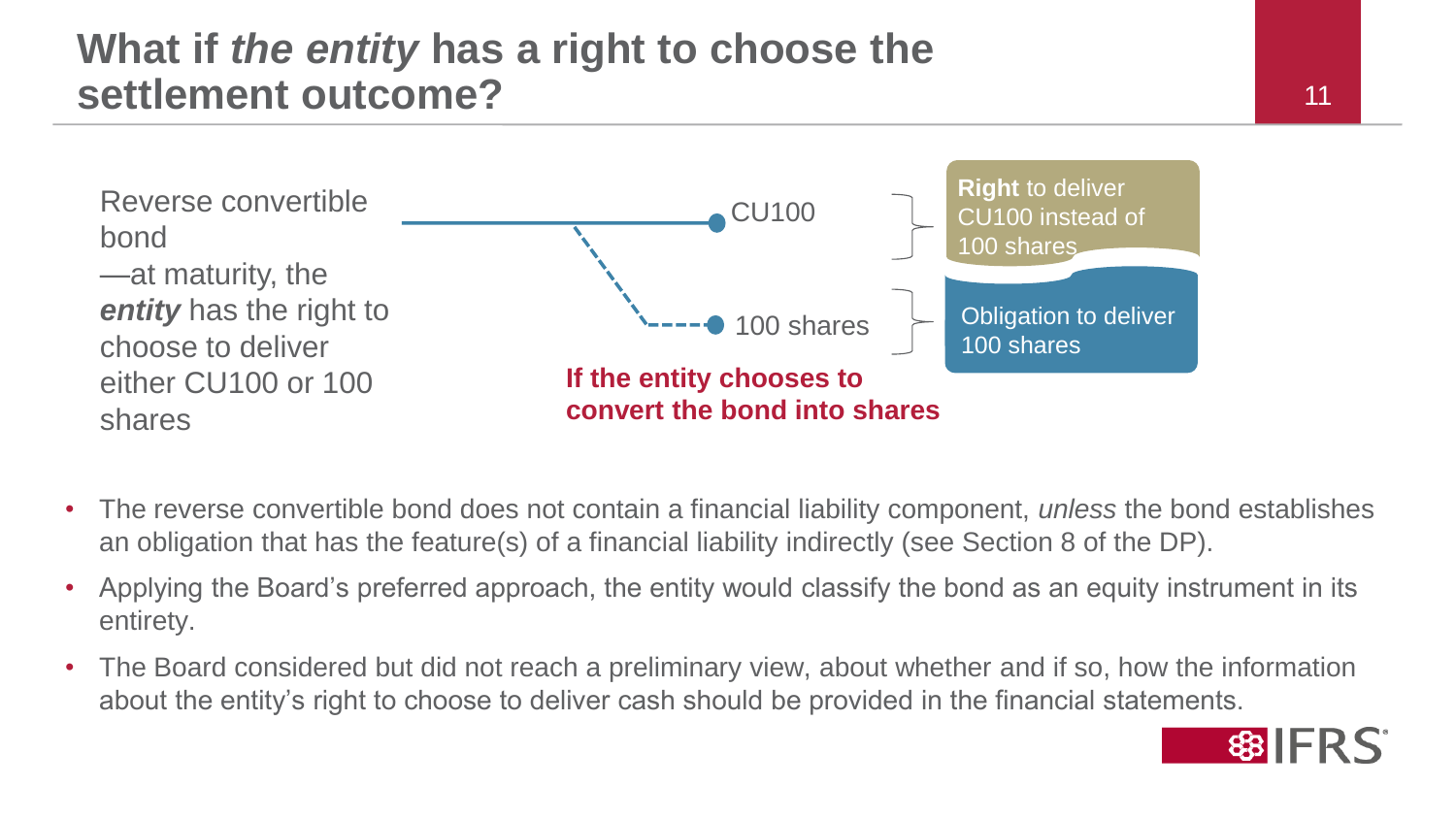# **Map of derivatives-IAS 32 vs the Board's preferred approach (no independent variables)**

12

| <b>Contract types and</b><br>settlement types | <b>IAS 32</b>                                                                                                   | The Board's preferred approach                                                                                                                                                                                                  |
|-----------------------------------------------|-----------------------------------------------------------------------------------------------------------------|---------------------------------------------------------------------------------------------------------------------------------------------------------------------------------------------------------------------------------|
|                                               | Written put option on own equity (receive own equity and deliver cash, if the holder exercises)                 |                                                                                                                                                                                                                                 |
| Net-cash settlement                           | Financial asset/liability                                                                                       | Financial asset/liability                                                                                                                                                                                                       |
| Net-share settlement                          | Financial asset/liability                                                                                       | Gross up: recognise a financial liability<br>for the present value of the redemption<br>amount, derecognise equity at the<br>current fair value and recognise the<br>residual (representing a written call<br>option) in equity |
| <b>Gross physical settlement</b>              | Gross up: a financial liability for the<br>present value of the redemption<br>amount and reclassify from equity | Gross up: recognise a financial liability for<br>the redemption amount, derecognise<br>equity at the current fair value and<br>recognise the residual (representing a<br>written call option) in equity                         |
|                                               |                                                                                                                 |                                                                                                                                                                                                                                 |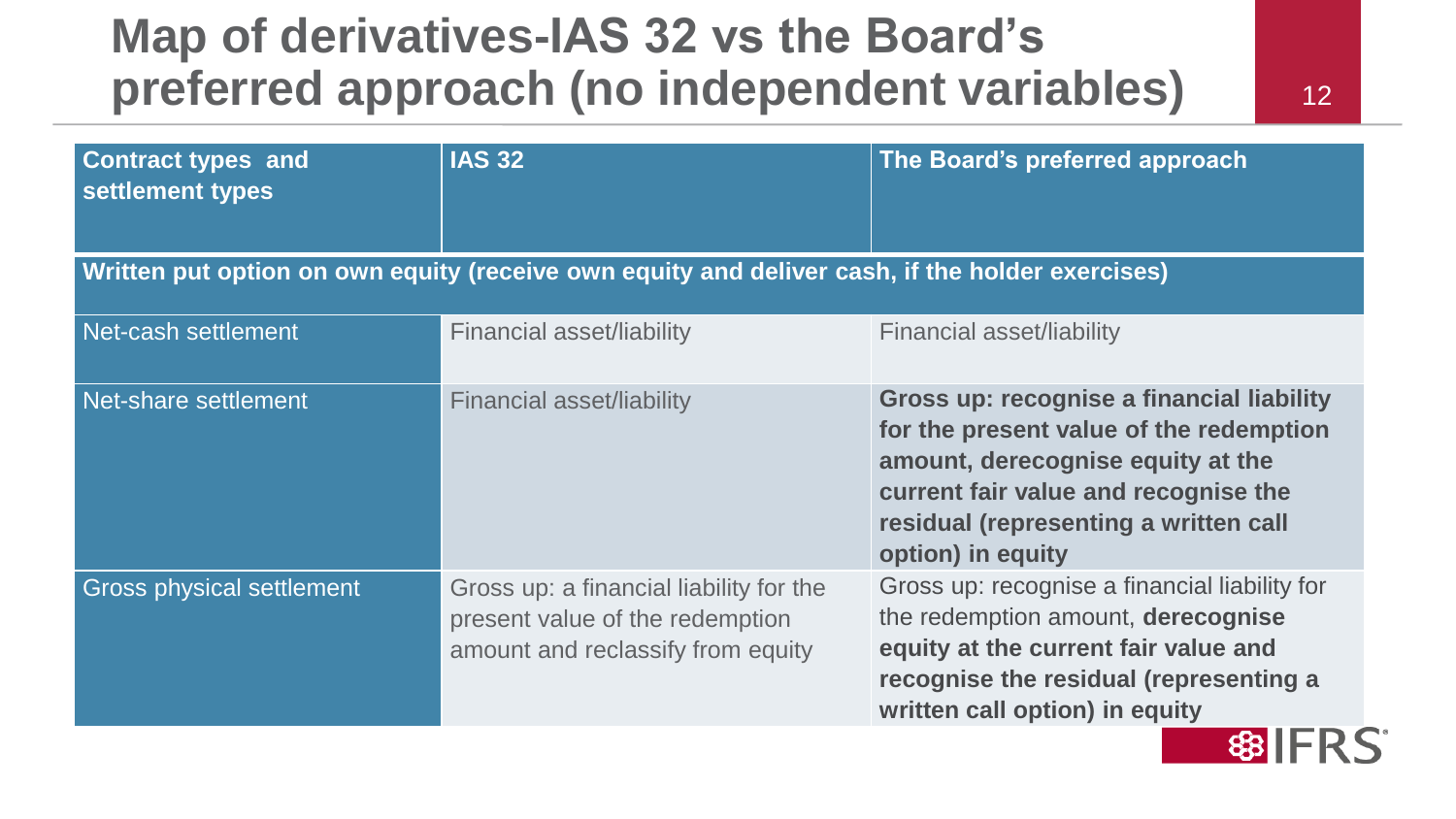# **Map of derivatives-IAS 32 vs the Board's preferred approach (no independent variables)**

13

| <b>Contract types and</b><br>settlement types | <b>IAS 32</b>                                                                                                   | The Board's preferred approach                                                                                                           |
|-----------------------------------------------|-----------------------------------------------------------------------------------------------------------------|------------------------------------------------------------------------------------------------------------------------------------------|
|                                               | Forward to buy own equity (receive own equity and deliver cash)                                                 |                                                                                                                                          |
| Net-cash settlement                           | <b>Financial asset/liability</b>                                                                                | <b>Financial asset/liability</b>                                                                                                         |
| Net-share settlement                          | <b>Financial asset/liability</b>                                                                                | Gross up: a financial liability for the<br>present value of the redemption amount<br>and derecognise equity at the current<br>fair value |
| <b>Gross physical settlement</b>              | Gross up: a financial liability for the<br>present value of the redemption<br>amount and reclassify from equity | Gross up: a financial liability for the present<br>value of the redemption amount and<br>derecognise equity at the current fair<br>value |

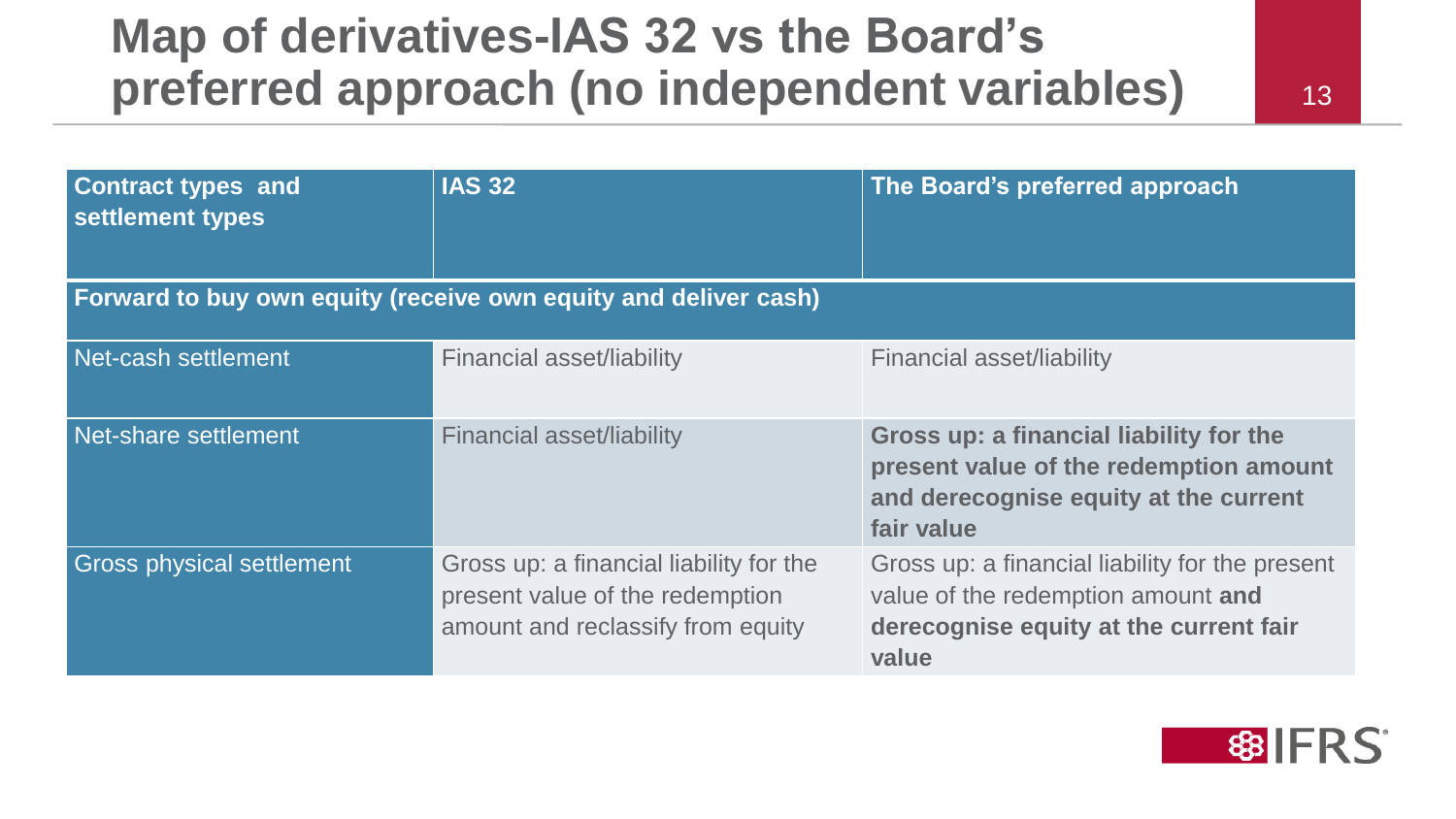# **Financial Instruments with Characteristics of Equity – Webinar Schedule**

#### 14

**Future webinars**

Presentation of equity instruments

Presentation of financial liabilities